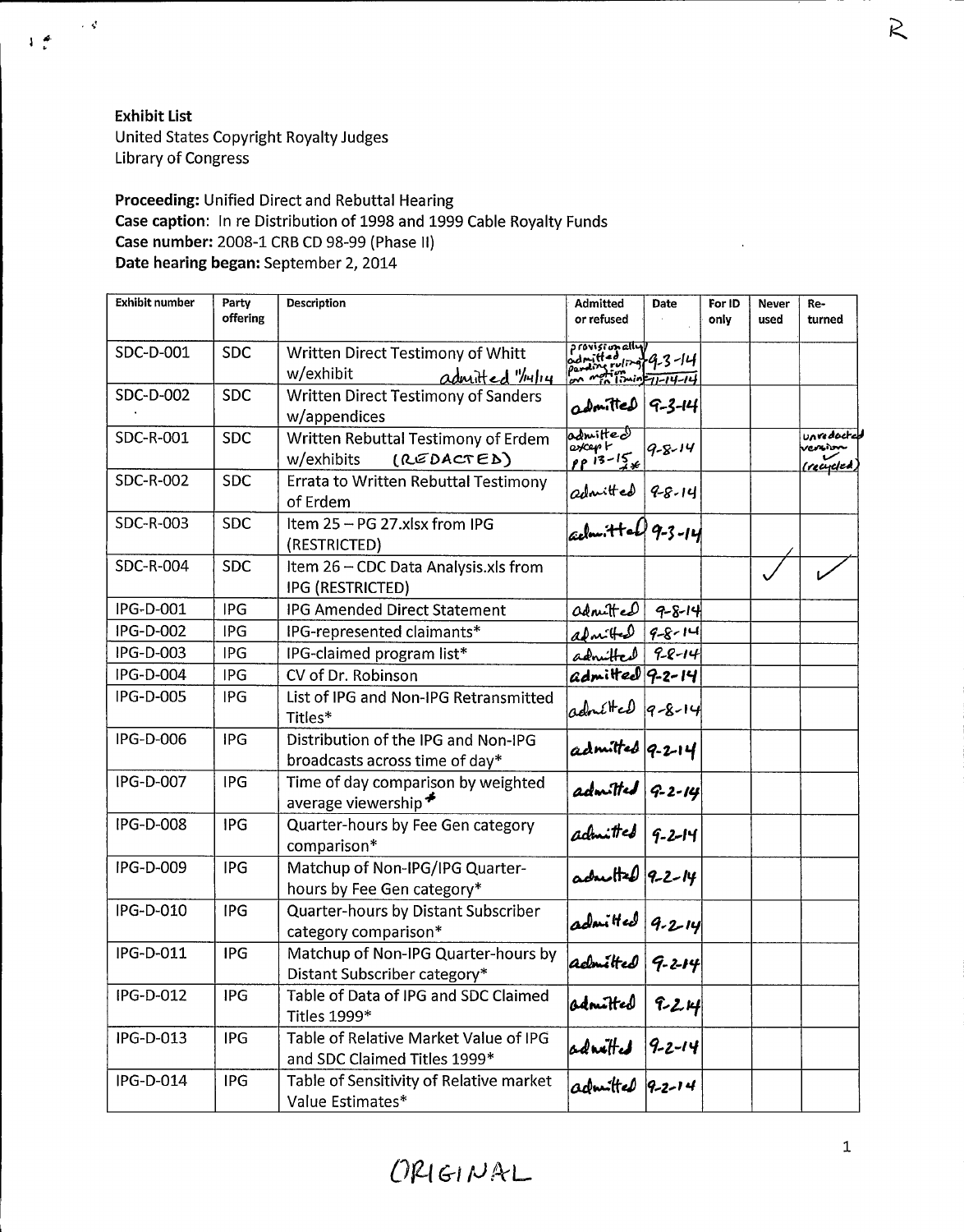| <b>Exhibit number</b> | Party<br>offering | Description                                                                                       | <b>Admitted</b><br>or refused                | Date         | For ID<br>only | Never<br>used | Re-<br>turned   |
|-----------------------|-------------------|---------------------------------------------------------------------------------------------------|----------------------------------------------|--------------|----------------|---------------|-----------------|
| IPG-R-001             | IPG               | IPG Rebuttal to the Written Direct<br>Statement of the SDC                                        | admitted 9-4-14                              |              |                |               |                 |
| IPG-R-002             | <b>IPG</b>        | Notice of Errata to IPG Rebuttal to the<br>Written Direct Statement of the SDC                    | admitted                                     | $9 - 4 - 14$ |                |               |                 |
| IPG-R-003             | <b>IPG</b>        | <b>SDC Direct Statement</b>                                                                       |                                              |              |                | V             | lreaded)        |
| <b>IPG-R-004</b>      | IPG               | Listing of all electronic files produced<br>by SDC in this proceeding<br>(RESTRICTED)             | refused                                      | 98-14        |                |               |                 |
| <b>IPG-R-005</b>      | IPG               | Flash drive containing all electronic<br>files produced by SDC in this<br>proceeding (RESTRICTED) |                                              | 9-8-14       |                |               | (deshoyed )     |
| <b>IPG-R-006</b>      | IPG               | Distribution of 1998 and 1999 Cable<br><b>Royalty Funds</b>                                       |                                              | $9 - 8 - 14$ |                |               | recycled        |
| <b>IPG-R-007</b>      | <b>IPG</b>        | Distribution of 1993, 1994, 1995, 1996<br>and 1997 Cable Royalty Funds                            |                                              | $9 - 8 - 14$ |                |               | <u>recycled</u> |
| <b>IPG-R-008</b>      | IPG               | Excerpt from written testimony of<br>Kessler                                                      | admitted                                     | $9 - 4 - 14$ |                |               |                 |
| IPG-R-009             | IPG               | Spreadsheet reflecting comparison of<br>station data                                              |                                              |              |                |               |                 |
| IPG-R-010             | <b>IPG</b>        | Table of Analysis of Zero Viewing -<br>Nielsen                                                    | admitted                                     | $9 - 4 - 14$ |                |               |                 |
| IPG-R-011             | IPG               | Table of Analysis of Zero Viewing<br>(Nielsen), by Program Title                                  | admitted 9-4-14                              |              |                |               |                 |
| IPG-R-012             | <b>IPG</b>        | Table of Example Programs with Zero<br>Viewing                                                    | $\alpha$ druitted $ q-\gamma-\gamma $        |              |                |               |                 |
| IPG-R-013             | <b>IPG</b>        | Table of Analysis of Zero Viewing<br>(MPAA), by Program Title                                     | admitted 9-4-14                              |              |                |               |                 |
| IPG-R-014             | IPG               | Table of Analysis of Zero Viewing<br>(MPAA), by Program Title Groups                              | odnuted $ q-4-14 $                           |              |                |               |                 |
| IPG-R-015             | <b>IPG</b>        | Table of Variation in Zero Viewing                                                                | admitted                                     | $9 - 4 - 14$ |                |               |                 |
| IPG-R-016             | IPG               | Table of Comparison of Relative<br><b>Viewership Shares</b>                                       | $odm$ ited $ q - 4 - 14 $                    |              |                |               |                 |
| $SDC-R-OOS$           | SDC               | Decision, Huff Fund V. CKX<br>$(2013$ Del. ch. LEXIS 262)                                         | $admited$ 9-3-14                             |              |                |               |                 |
| $SDC-P-OOC$ $SDC$     |                   | Doteractive document from<br>hearing - Program Titles-data fortrative                             | admitted<br>$765$ kotve 9-8-14               |              |                |               |                 |
| $SDC-D-cos$ $SDC$     |                   | RODP (Report on Devotional<br>Programs) - RESTRICTED                                              | admitted                                     | $9 - 4 - 14$ |                |               |                 |
| $1P6 - D - D15$       | 1PC               | Letter and requests                                                                               | admitted 9-8-14<br>Externited<br>purpose *** |              |                |               |                 |

 $\propto \Lambda^4$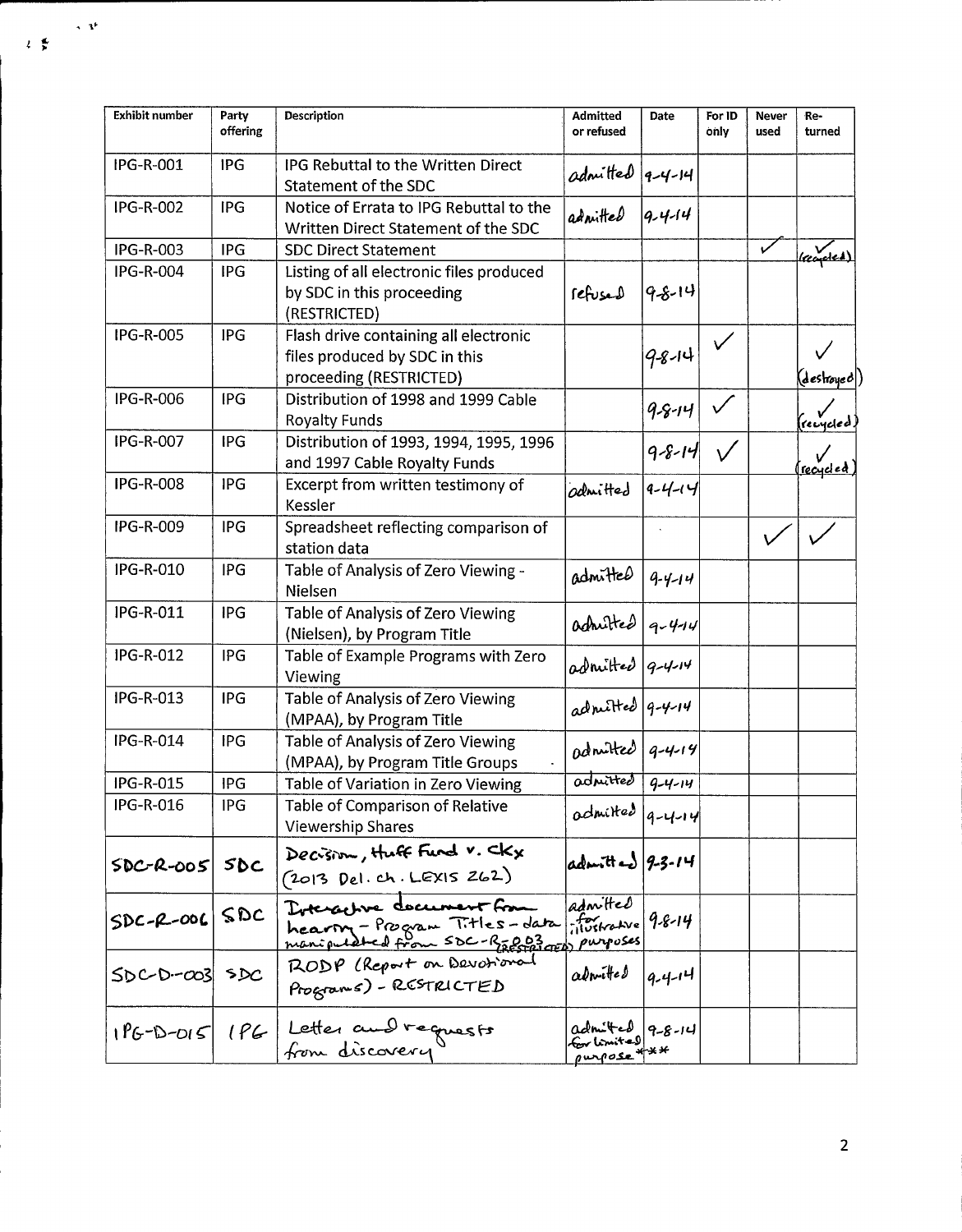| <b>Exhibit number</b> | Party<br>offering | Description                                                       | Admitted<br>or refused            | Date  | For ID<br>only | <b>Never</b><br>used | Re-<br>turned |
|-----------------------|-------------------|-------------------------------------------------------------------|-----------------------------------|-------|----------------|----------------------|---------------|
| $SOC R-007$ $SDC$     |                   | Dedaration of coorsel<br>Maclean re discovery                     | admitted 9-8-14<br>for Limited xx |       |                |                      |               |
|                       |                   | 1PG-0-016 1PG Summary of 1PG-D-013                                | $\alpha$ closs the $ 9 - 6 - 14 $ |       |                |                      |               |
|                       |                   | 1PG-D-016 1PG Summary of 1PG-D-013<br>(a) PG Summary of 1PG-D-013 | admitted 9-11-14                  | yxx y |                |                      |               |
|                       |                   |                                                                   |                                   |       |                |                      |               |
|                       |                   |                                                                   |                                   |       |                |                      |               |
|                       |                   |                                                                   |                                   |       |                |                      |               |
|                       |                   |                                                                   |                                   |       |                |                      |               |
|                       |                   |                                                                   |                                   |       |                |                      |               |
|                       |                   |                                                                   |                                   |       |                |                      |               |
|                       |                   |                                                                   |                                   |       |                |                      |               |
|                       |                   |                                                                   |                                   |       |                |                      |               |

\* in IPG's Amended Direct Statement

1章 10年<br>12章

# \* fudges with not consider from bottom of page 13 (Revised Royalty Allocation - Consider of<br>on Viewershi<br><sup>non 11</sup> 3014 in goog<br>Shares Based on Viewenshorg ) through page<br>Version filed Oct. 16, 2014 nunc pro tune to seg

For verifying concorery  $*_{x}$  Admitted in the heaving on 9-8-14. Document received 9-11-14.